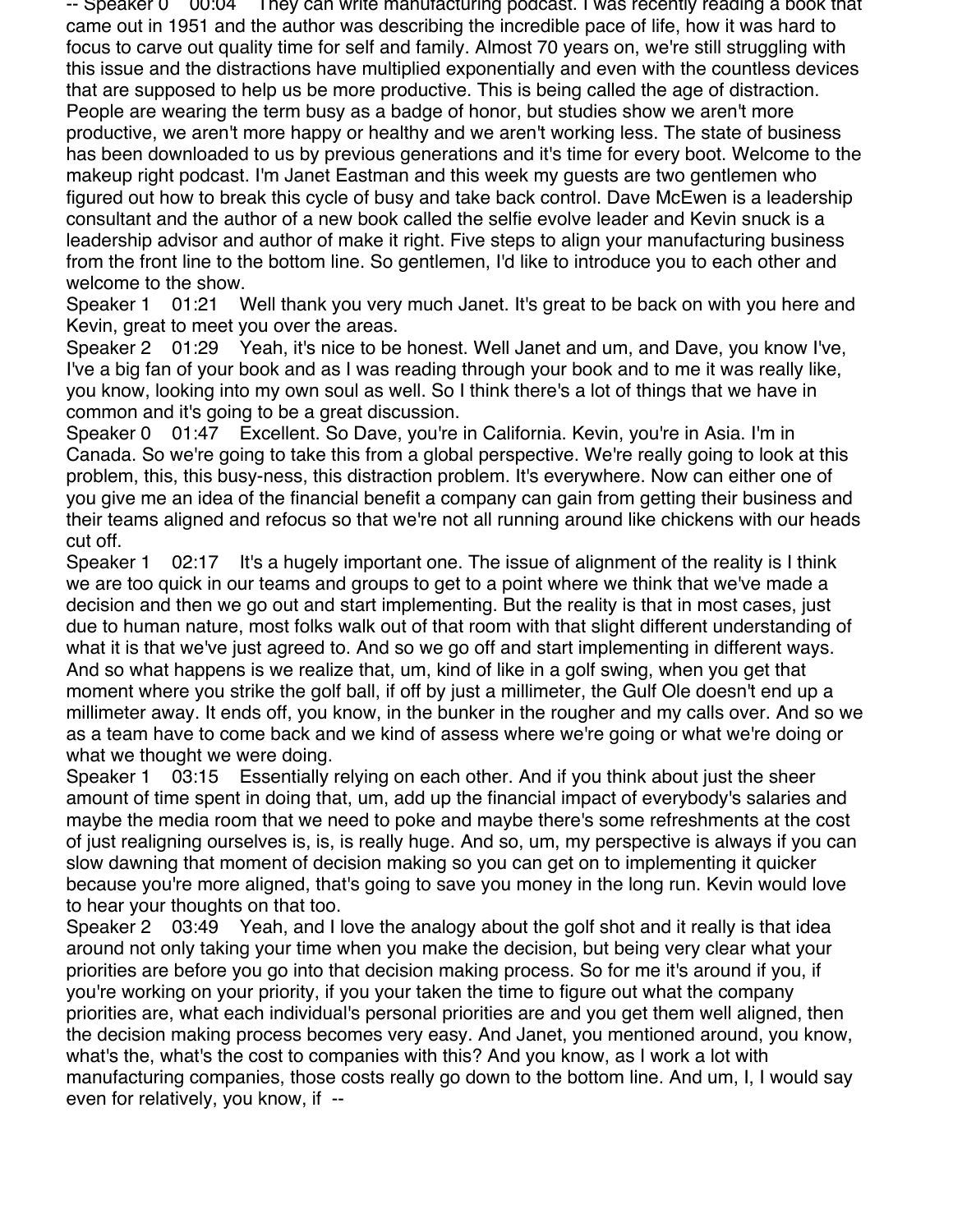-- we're talking about a \$30 million company, I'm in sales revenue, then the savings on this are really in the millions already. And we've got plenty of use cases where whether you're working on scrap or EPOD reduction or just growing the business, um, we have people coming back year after year saying, Kevin, what's the next million dollar saving we're going for? And so it really is this, you know, we're really talking about huge money and when you look at the growth of a business, that's where it really starts to escalate.

Speaker 1 05:05 I guess people can't really see that. Can they, because they've been operating in a certain way and until you show them that there is this savings there and you can really make it happen there really not aware of how much money they're actually burning. Speaker 2 05:18 Yeah, well we've, we've become very used to what we're hanging around every day. And that becomes the normal. And one of the benefits of bringing somebody like Dave into your business is we can challenge those norms and he can look at it with a different set of eyes. And it's not that he's any smarter or he's, he's just seen more. He's seen more of these cases in different, different companies and can catch you outside of your own sense of dizziness.

Speaker 1 05:44 I think you're right. I by no means am I any smarter than most people in the room, but, but you're right, cabinets. It's definitely a degree of pattern recognition. I think it's also, and I'm sure you've experienced this, there's, there's an element of unsexy Enos of by doing all of that realignment around, um, company priorities and department priorities and individual priorities that in a lot of instances people just feel like it's holding them back from doing the quote unquote actual work that we have to do. And for a lot of people who's a resistance to that initially and what you have to do, or what I tried to do is show them that in spending a little bit more time upfront looking at those things, then you get to realize those savings down the timeline and what you can do with those savings and how you can grow your business and how you can be invest. I'm sure you've seen something similar like that as well.

Speaker 2 06:40 Yeah. And Dave, you talked about the unsexy newness of it, that, that that's definitely true, but I think there's another part of it as well. And that is, um, CEOs and a lot of companies are designed to be entrepreneurial. They are looking at risk-taking, growing the business, driving forward, looking outside of the company. And what I've realized just fairly recently is that, uh, when, when somebody comes to them and says, look, we need to improve the internal structure of the company. They have, it's not only that, they have no time for that, they don't even understand that concept because there are different kind of beast. And as they're looking out, they're going out hunting, somebody else has to be back at home, you know, putting the structures and the systems in place. And that's where I see a huge difference between what the COO is doing versus what the CEO is doing.

Speaker 2 07:31 And I think quite often we try to convert the CEO to be more open to the people's stuff or the structure stuff. And, and when I'm, it's only fairly recently I've been realizing this, that that's trying to, you know, that's trying to make a lion eat apples. You know, it just doesn't work. What you need to be able to do is identify what they're really good at and get them focused on that part and then find out who else in the organization is really good at building the stability, the foundation. Um, and not putting, you know, the wrong people in the wrong places. Speaker 1 08:05 Yeah. 100%. I think that's, that's hugely valuable and, and it's, it's also interesting, um, dynamic that sometimes arises. You've got to make sure that there's a clear demarcation between those roles as well that, um, I've seen often that those entrepreneurial CEOs, they pay lip service to the internal process changes that are happening, but because they're still the ultimate decision maker, that can quite often just come in and like, um, an arsonist to start lighting fires to things like we're not going to do that anymore or I don't like that process or we're don't put that in place. And there's gotta be a clear designation of the rules and responsibilities between the CEO and COO based around what the company needs to grow, no --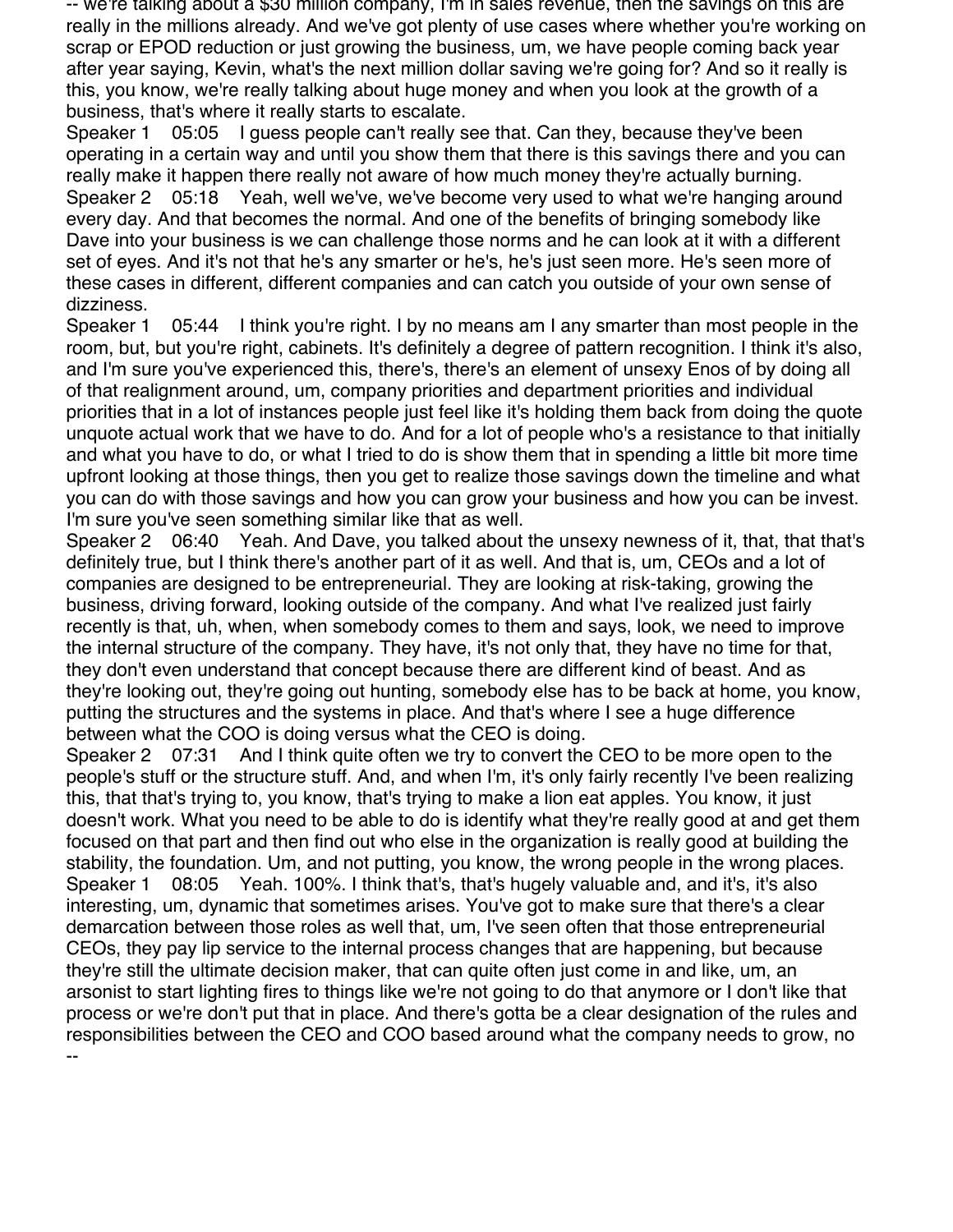-- t around what those individuals in those roles desire.

Speaker 2 08:53 Yeah. And that's exactly the part where the struggles is putting those roles and responsibilities in place. Cause again, that, that, that feels like it's slowing down the organizing. I just didn't get on. I just want to talk to some more sales people. I just want to grow the business. And so having that interruption pattern to the CEO's normal way of thinking. Uh, I think again, that's where somebody coming from outside can say, uh, you know, and you, you, you talk about several great examples in the book around, um, a lot of the way you structured the book is a conversation between somebody from outside the organization and someone who's caught in that inside way of thinking. And in just a matter of, uh, well we call it self awareness for quite often for self-awareness would be somebody else to prompt us on that. Um, but yeah, driving their self awareness and then knowing where those gaps are.

Speaker 0 09:46 We talk a bit in, in these two books about maintaining focus. You've got to keep focus and focus is really hard to keep these days. So, and Dave, you say, write in the book, we have to break out of this cycle of mediocrity. So how do we get our attention back to focus on the things that are really important? Because if you say that the CEO is off chasing this one old idea over here, well you know, the COO is just trying to maintain the company but they can't get anything exciting happening and they're in this cycle of mediocrity. How do we bring this all together? What practices can you share with leaders to help them get their attention management back and get focused on the real job at hand that, that vision, that North star as you called it in your book,

Speaker 1 10:32 Dave? Um, yeah, and it's you, you teed up the, um, start of the conversation just brilliantly, which is we'd be talking about a version of this for 40 50, 60 years and we'll probably continue to talk about it for the next 40, 50, 60, a hundred years. Who knows? But it's just getting so prevalent and so fast and just that the sheer number of tugs on our attention on any given day from phone calls and emails and Slack messages and social media and news feeds and people walking into your office and you know, it's just wrapping up and to such an extreme P S and we have, we have over-glorified the hustle. Uh, unfortunately I, I believe we've sort of given more credence to this notion that so long as we're busy, so long as we're kicking up dust, we're making progress. And, and I think that that's doing us and our people a disservice because if you're a leader, that's all done.

Speaker 1 11:30 It's just constantly taking up. Just the reality is that your team underneath your are trying to scramble like crazy just to keep up with that. And so I talk about a number of different practices that leaders can do. The first one at a really high level, um, is just to practice being present. And by that I mean really simple on a granular level, not having your cell phone OG when you're talking with somebody not having a laptop computer or an iPad. I essentially just want to move technology away, taking uh, a breath and just committing to be in front of the person that you're in front of and giving them the time and attention that they deserve and that they need from you. Um, I think that the more that we can practice that presence and just that state of being there, the more that some of the other parts will, will fit together.

Speaker 1 12:24 I think the second we'll find that leaders can do is start to build an implementation rhythm for themselves. And if you think about leadership, there are maybe three or four different horizons of focus that you have to think about. There's the longterm strategic direction of your organization or your team, sort of annual, three year, five years, that kind of timeframe. Then there's the more Lasser or sort of newer to growing level quarterly aspects. What are we doing this quarter and monthly? What do we need to get done? Then we can continually, the more that you can be specific about which horizon of focus you're working on goals, um, and to discuss that with the folks in front of you, the more beneficial that that can be. Because again, to go back to those entrepreneurial CEOs, they can talk at any level and people just believe that what they're saying is what we have to do right away. And they might not be s --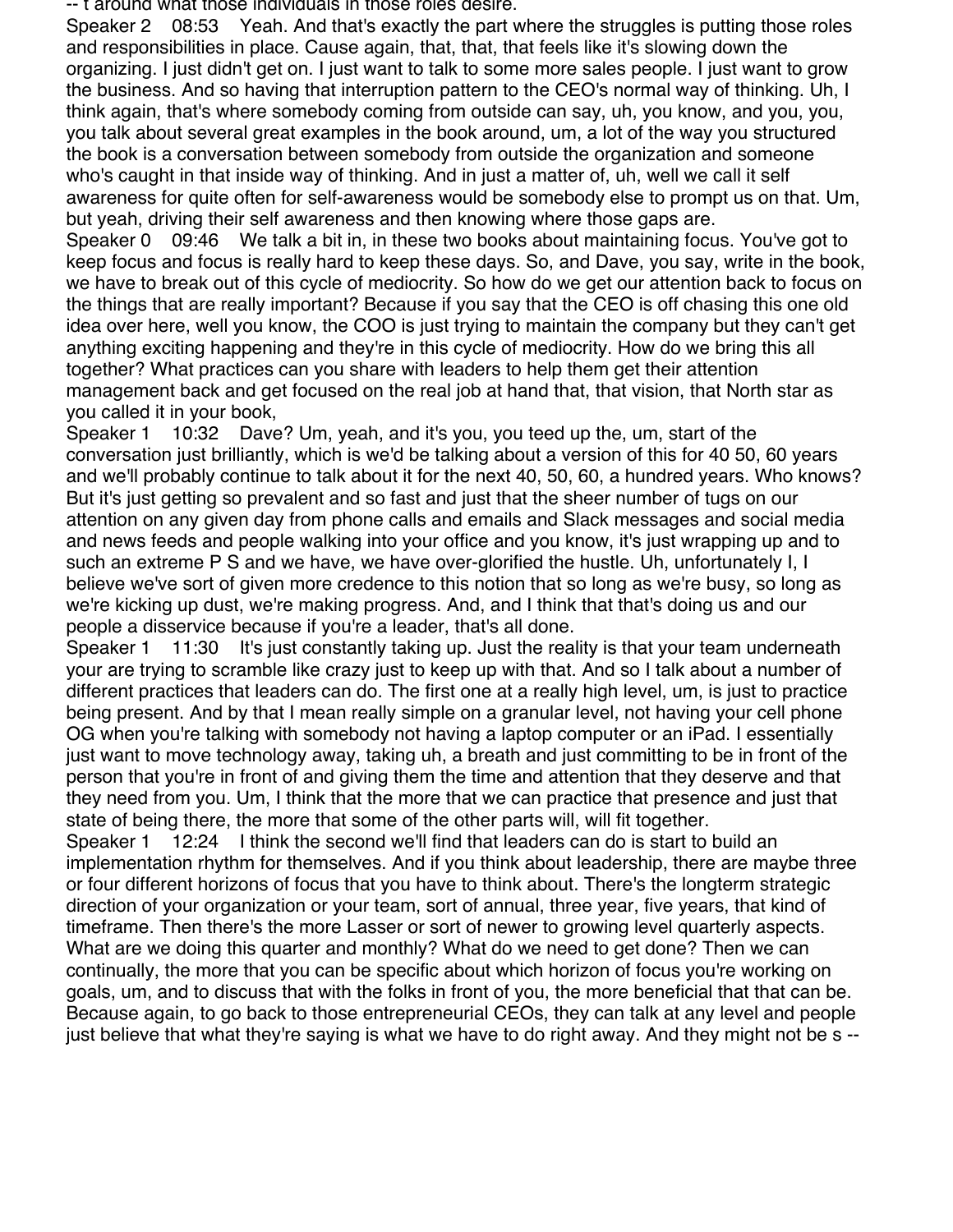-- aying that they might be, they might be looking for some pushback against whatever it is that they're out there. So just trying to be really mindful of what horizon of focus you're talking about can be hugely beneficial.

Speaker 2 13:34 I'm fully behind that as well. And um, the, I think it was Peter Gibbons on the, on the podcast had talked about, uh, a suggestion from a CEO becomes an order. And I think that that's absolutely right. It's this whole idea around just because he's the boss, you know, he knows best and we've got to do whatever he says. I think being open, being able to open up the organization to challenge everything, um, is critical. And, and if you can use a tool like a prioritization matrix to actually have discussions around, Oh look, this is where we see the priorities. This is why we see the priorities as they are now. What are we going to agree as an organization not to do that one. That one just comes off the table completely and we don't talk about that for the next quarter or the next year. You know, whichever part of your planning process you're in.

Speaker 2 14:24 And so taking things off the table. The other thing I would say that is critical is just good old fashioned discipline. In a lot of cases we feel like we need to pander to the needs of people who want to have their mobile phone out in a meeting. And the answer quite often is just know that that's just not going to be one of the norms. It's not going to be one of the things that's acceptable, you know, in this particular, in this type of meeting or even in this company. And so what we want to be able to do is be focused on the, on the goal at hand, get that done and then move on.

Speaker 0 14:59 You were talking earlier Dave, about how um, entrepreneurs, you know, they come in with a great idea and they start kicking up dust everywhere and the employees are all kind of going, okay, he wants us to do this now. And I was reading recently where, Mmm, Speaker 0 15:15 this person was advising that if your boss comes in and you know what your priorities are and your boss comes in and says, I want, I think we should start doing this. That you're supposed to turn around and say to your boss, well, these are the priorities that we had laid out that I was supposed to be working on. Where do you want me to slot this in? In order to address this? What has to come off the table? And I think that this, this takes us to a conversation about both of your books. Talk about the need for employees to feel empowered and how do you make an employee feel empowered to turn around and look at their boss and say, well, I can't do what you've asked me to because you've asked me to do all of these things and I don't know what you want me to do that. So let's talk a little bit about empowerment. Speaker 2 16:03 Okay. So, so for me, the big thing around empowerment is go, goes in line with listening. Um, first of all, the boss, when he comes in with his, uh, his list of suggestions and his ideas, he's doing it from <inaudible>, from a good heart. I think generally people want to do the right thing. They want to come in, they want to make suggestions, they want to be helpful. Um, but having that list of priorities, very clear, having your action plan very clear upfront always gives you a frame of reference to go back to. So you're, you're right in saying that, um, Hey, look, where does that fit with everything else that I'm doing? And be able to have that conversation. The leader has to show a level of vulnerability, a level of not knowing all the answers usually is, there's some kind of issue with hidden, a hidden communication issue between the leader and the person they're talking to.

Speaker 2 16:57 Each of us go into a conversation with something in our mind. And quite often that's not true about the other person. I've, I've done a lot of studies within companies that I've worked with and um, when I asked when it asked one level of the organization, what do you really want to achieve, they tell me, I asked the next level what you really want to tell me. And he's exactly the same. But when I asked them what the other lab, what you doing, they say completely the opposite. And so really it's being able to have that open conversation and be able to listen with very generous years when you hear something that you are initially don't like. Speaker 0 17:34 Yeah, I think that the do some great stuff in there. --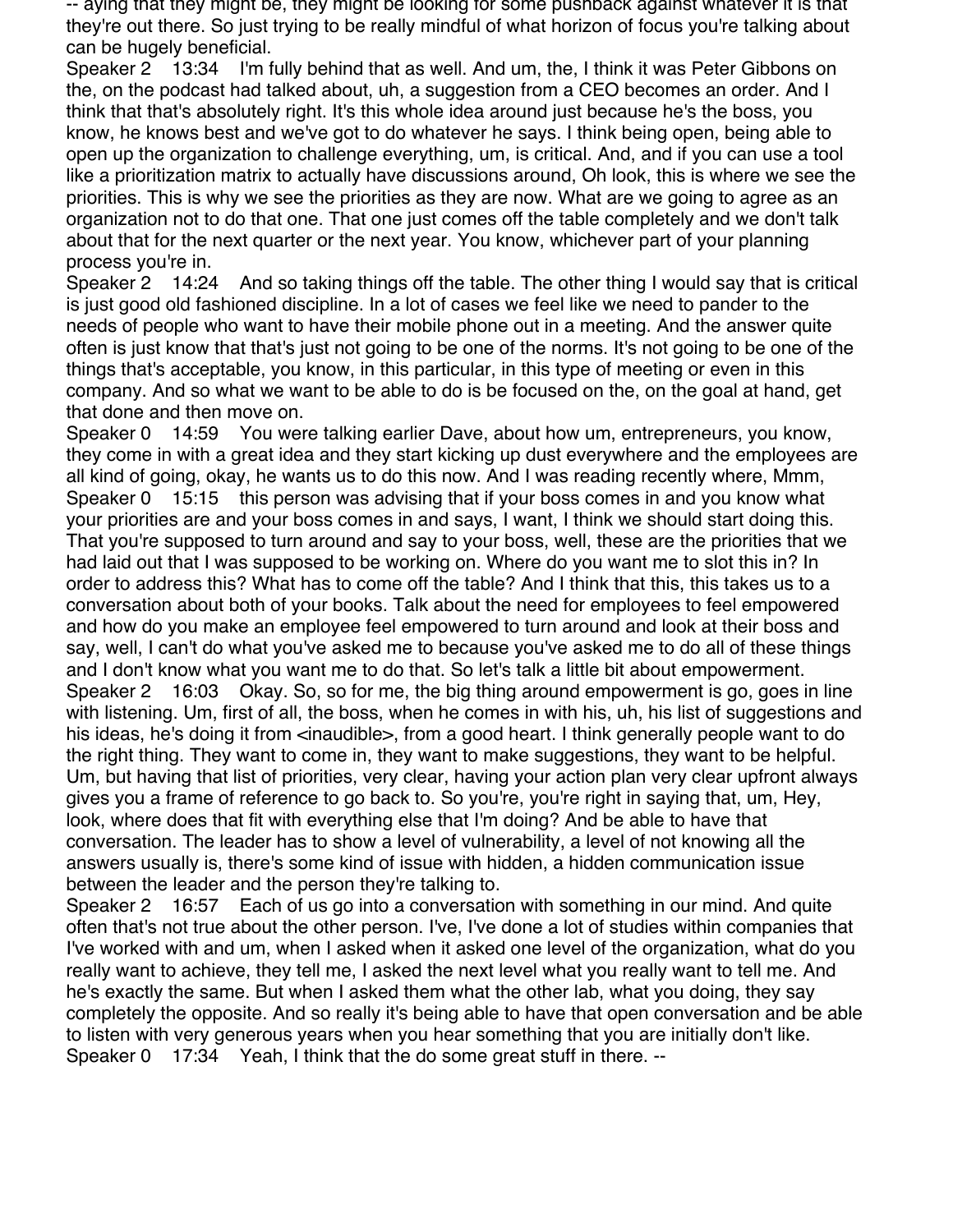-- Um, it's interesting, I, I hear quite often from, from leaders, uh, from folks at any level of the organization that you mentioned, Jonathan, which is the, comes in and says, I need Speaker 1 17:50 you to do this. And most people have a tendency to just say, okay, and then try to figure out how they're going to fit it in. And that just adds to the Bernard and the, and the, um, the stress that they, that they have is they're taking more and more on. The reality is that if we're looking for empowerment, empowerment can really only come from within. I mean, um, you know, you can, you can teach people what empowerment means. You can give them the environment in which they have the ability to, to feel empowered, but it's, it's really going to come from within. And I think one of those acts of saying, Hey, uh, really like that idea, here's my current to do list, would love to talk about, you know, where are those priorities can shift as Kevin mentioned, that's, that's building self empowerment and the people underneath you. Speaker 1 18:40 And, and, and to Kevin's point, the leader has to have that degree, all foam durability not to feel like they're being pushed back against. Um, and I think that's one of the key transitions that we're seeing happening in the world of leadership where we used to think that our, the years had to be so sure and called in where we're going. You know, there's that old adage that leaders know the way, show the way and go the way the hell he is. That in our context environments, our leaders can't know everything. And the people that work from them knew that. And so what we're moving towards in this world of vulnerability that Kevin mentioned is for a leader to say, Hey, I don't know 100% everything. This is what I think. This is where I think we should go. What do you think? Do you want to come with me? I think it's going to be a heck of a ride. Okay, let's go and do it together rather than you feeling this need to be a under percent confident, this is going to be the right thing for us.

Speaker 2 19:41 Yeah. See one of the key roles of leaders is to develop other leaders and you can't develop other leaders by telling people what to do. You can only develop it by asking great questions by getting with things for themselves, by allowing them to try things and fail occasionally and then have a supportive environment where you look at that together and say, okay, how do we review this? How do we make sure that we get the right steps in place so that doesn't happen again next time? And so it really is around being, um, much more authentic, much more vulnerable. And one of the first things I say when I go into any company and speaking at each level of the organization is, I don't know this company or this business or your job as well as you do. It's just that there was no way I could possibly know that if there's somebody running a production line, they're there every minute of the day. I have no idea what their struggles and their stresses and their, and their challenges are. They need to be able to tell me and they need to be the ones to drive the answers to that what I'm there for as a facilitator to help them ask questions that they may not have asked it themselves.

Speaker 1 20:45 Yeah. And I think it's interesting, um, one of the dynamics that I see happening on there because we're moving so quickly, um, I feel that and there are so many variables, I feel like most leaders believe, you know what, if I can just tell you what we need to do in this instance or if I just help you out a little bit, if I just do this for you, we're going to get through all of this stuff together more quickly and that comes from a good place for them. Let's try and achieve our goals in as fast as way as possible. Um, but like you said, Kevin, you can't, you can't scale building leaders off of that because you are therefore responsible for that. Every time that there's a problem, somebody is going to start to, to begin to develop this sense of, Oh, I've got a problem.

Speaker 1 21:29 I'll just go see DF. He's going to tell me what to do or he's going to help me or he's going to be the one that's, sure. Um, and, and that over time our people develop a sense of learned helplessness, which is rather than trying to solve my own problems or feeling empowered and just going to go to the boss cause they're going to tell me what to do anyway and they'll get a sort of a sticky mass. It' --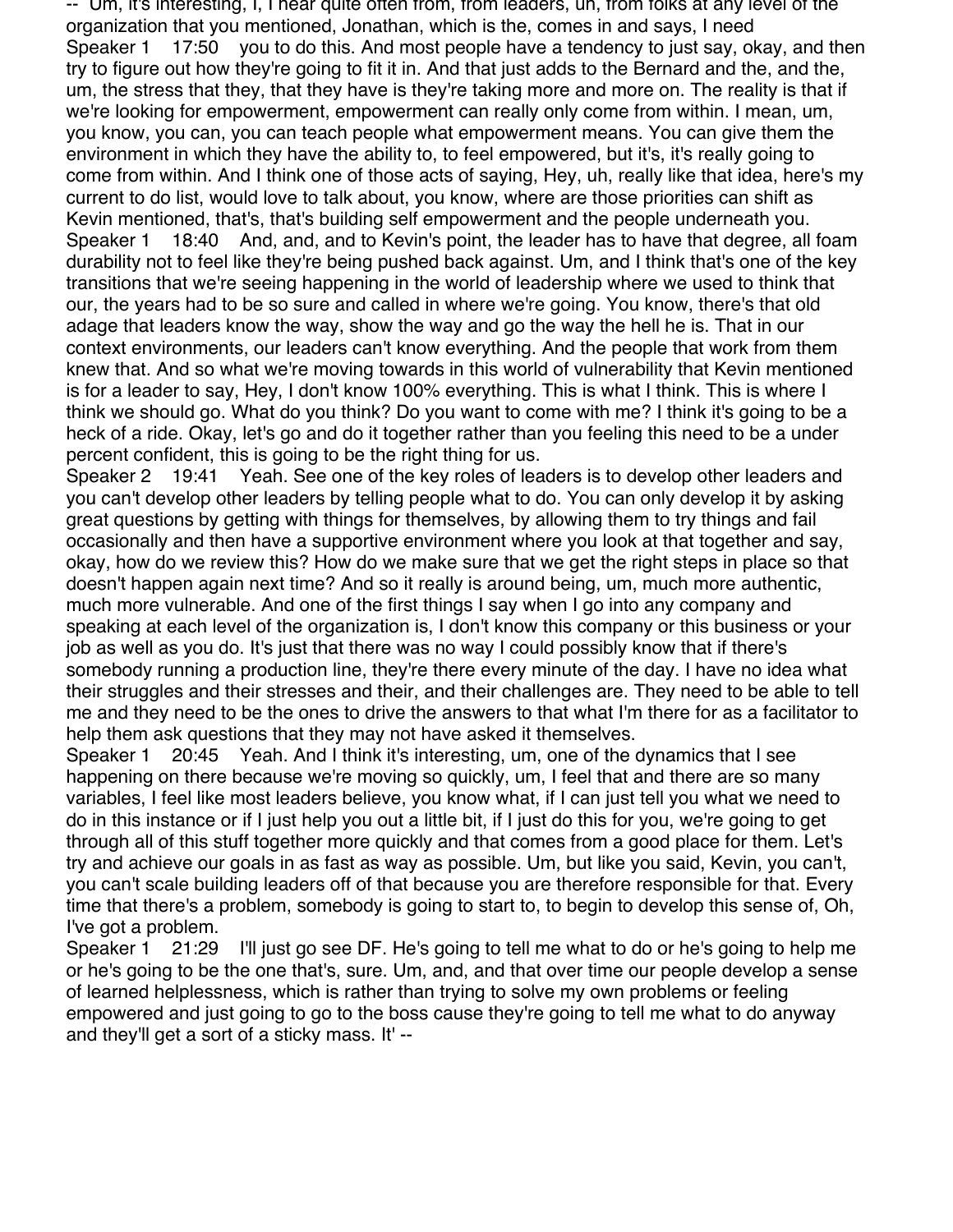-- s the opposite of that empowerment that we're talking about. And I love that notion of asking better questions. And as such, the crux of a great leader these days is asking better questions. But again, that's a big mindset and behavioral shift for many people because it takes a lot longer. There's a lot more sense of risk in it and there's just more of that vulnerability in it too. Speaker 2 22:07 Now, Dave, you work with a lot of entrepreneurial companies as well, like I do. And, um, I, I see that there's not that many big companies, you know, we've got a lot of small companies and breaking that barrier between being a smaller company and then really starting to accelerate the growth. I think this is one of those key factors for me. The, the team is the dream. And so if you're not developing the team, you will never dream and you cannot be a big company with one person in charge. You have to be able to let that go and build the team capability in order to be able to reach your dream

Speaker 1 22:44 hum. 100%. And also I think just to allude to what you were talking about earlier and the distinction between the CEO and the COO, there comes a point in which you've got to stop viewing the individual goals in your organization from a head's business. And you've got to think about it in terms of the hats. So too many companies are running around and their job descriptions are just whatever the person does and not job every day. And there's the sense of of things can fall through the cracks and at some point there's got to be this transition of just talking to a client today I bought it where essentially tick you sort of say, right, we're going to put the work chart to the side. We're going to start with a blank sheet of paper and we're going to start to say what does this business need to run them to scale to grow so that it's not dependent on individuals or personified success, but that it's built on something that's more akin to a system or a drum beat and you've got to redesign your chart for what it needs in its growth. Speaker 2 23:39 Yeah, and Carla Mason, I was talking a lot about this on the last podcast as well. Journey around having those conversations with the employees and finding out what really turns them on at work. To me, this is, this is another key part of it. Each time we go through this organization appraisal if you like or or looking at the roles and responsibilities, it gives us an opportunity to fit people into the roles that are giving them strength and helping them feel empowered and making them feel like at the end of the day they are fulfilled in the work that they're doing. And so, uh, we don't have an organization design and then that sticks forever. We need to be continually looking at that, the roles and responsibilities and the people that we have, uh, in order to be able to find the right fit for each person

Speaker 0 24:25 on wait, so, well when Cal was talking about that in that previous podcast, he was talking about how when people finally find that position that is the perfect fit for them. They get into a kind of a nice flow. Now, Kevin, you and I talked about flow recently on other podcasts. You talk about flow in the work environment, Dave and your book. Let's talk a little bit about what flow can feel light for an organization that's really got it happening. Dave, tell me what you've seen with a company that's really got flow.

Speaker 1 24:59 Sure. And, and funny enough it's, it's, it's essentially a summary of a lot of what we've been talking about. The one word for me that sticks out whenever I think of a flow is clarity. Um, so first of all, it's clarity on direction, on that vision, on where we're going on those, um, uh, priorities that we have that Kevin mentioned. Um, because that gives us the most solid. We all know where we're supposed to be headed and we can be as our decision making our mind that, um, secondly then is just clarity on the, on the rules and Volvos in the, the outcomes required. So if we know that we're going to enter a new marketplace, okay, well what are the rules that are going to get us there and what are the outcomes required from each of those roles. And then the third one and one that I think is, is missing from a lot of organizations is that clarity around decision making.

Speaker 1 25:46 So we know that drum beat, that rhythm of decision making. We know when we can address somethings from a strategic --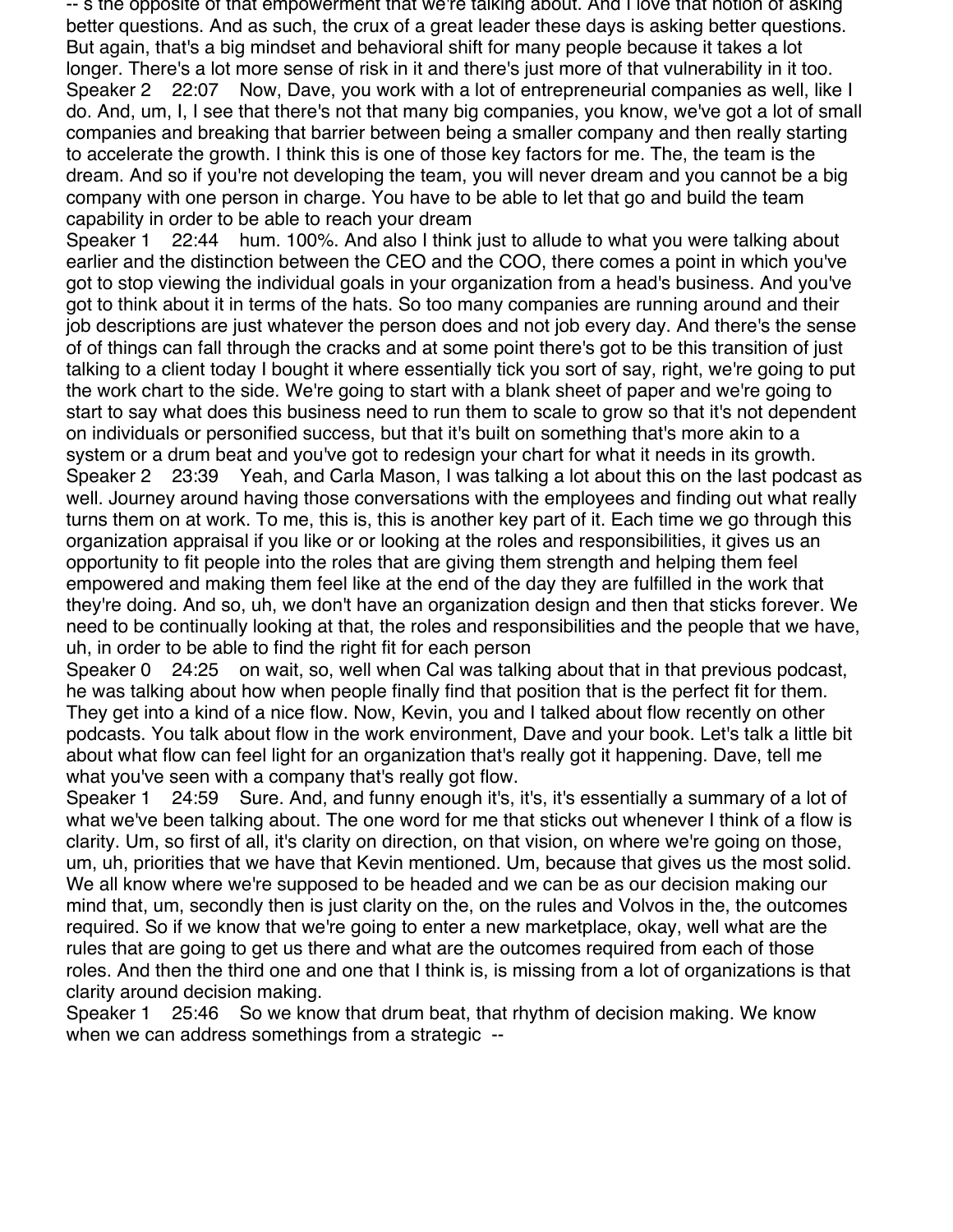-- perspective versus a tactical perspective. And I know Kevin said earlier up arch, um, getting to that point, where do you know what you're saying as an organization if we're not going to rope you that for another six months or another 12 months? Um, I think that that's so important because there's a tendency to want to drop those new exciting ideas and then every time we drop a new exciting idea and you scroll over, we're going to chase or something that we're going to go after. We pull everybody, we, we reduce that clarity and pull everybody back into plate slot ball where we just run a roll. I'm trying to, to find a soccer ball and we kicked up a bunch of dust. And so we lose that alignment, that focus that we had. And so for, for me, a low, it doesn't mean that everything's absolutely smooth every single day. It means that we understand how to address the problems in front of us and harder, hard to address changes to, um, the external environment or what we're working on if we need rather than just teasing that sense of chasing the ball everywhere. That to me as well flew in the workers.

Speaker 0 26:58 What's it look like for you Kevin?

Speaker 2 27:01 No, that's a, that's a great um, description of it. And I think the, the side to me is that in, you know, in manufacturing you have daily business, regular daily business, which is, you know, making the products and allowing them to go out smoothly and within that kind of environment flow is relatively easy because it's, it's, it's consistent. You may have a maintenance ship or you may have something else that, that, uh, that you need to be able to find a way to schedule and, and, um, plan effectively. But flow in that example is fairly easy. Where it becomes much more difficult is where you introduce a new initiative to where there's some kind of disruption. And what I've found in organizations that don't have very clear roles and responsibilities, very clear roadmap of how to achieve things, um, then they get in a huge mess during those disruptive times. Uh, the ones that are in flow, um, it's almost like a pleasure. It's a, it's, um, it's an exciting addition to the work rather than a frustrating, uh, interruption to the work. Uh, and that really is, you know, Dave mentioned their roles and responsibilities, absolutely clear gateways for each different stage of the, in this case at the, at the initiative being developed, uh, making sure that people have some discipline and following the process. Um, and again, this is where structure and discipline, uh, enhance freedom rather than rather than restrictive,

Speaker 0 28:31 I guess ultimately what's the 21st century? And the messages usually come from the top down. So it has to start with the leader. So from both of you, I'd like to hear your sense on what you believe is the ultimate role of the leader. Dave, you're calling your book the self evolved leader and Kevin, you talk about aligned leader. So what Dave, in your opinion, is the ultimate role of a leader?

Speaker 1 29:00 Sure. So for me, it's to resist the urge of heroic leadership and instead, uh, to help your team achieve their common goals. And in doing so become the best version of themselves. That for me is what it's all about. It, you know, it mirrors exactly what Kevin said earlier. The team is the dream. We're not building on people in what we're doing then we're not really leading. We're just kicking up dust.

Speaker 0 29:27 And what about you Kevin? The aligned leader?

Speaker 2 29:29 Yeah. For me, the, the two of the steps in the align process are absolutely critical. The first one is aim from the heart. Um, and that is have a very clear vision with the organization that, uh, you could keep going back to, to show that clarity that Dave was talking around around this is where we're going guys. And there's a sense of excitement and team, uh, alignment towards that. The second part then for the leader is to give help and support. And the role is not to be telling people what to do is to be watching what they do, watching the way the organization is functioning and then seeing where help and support in different guises, uh, needs to come in. Um, so set a very clear direction and then get the team to help and support that they need to be successful.

Speaker 0 30:15 I guess ultimately when we all go to work, we really want to know what we're supposed to be doing and when we don't really understand --